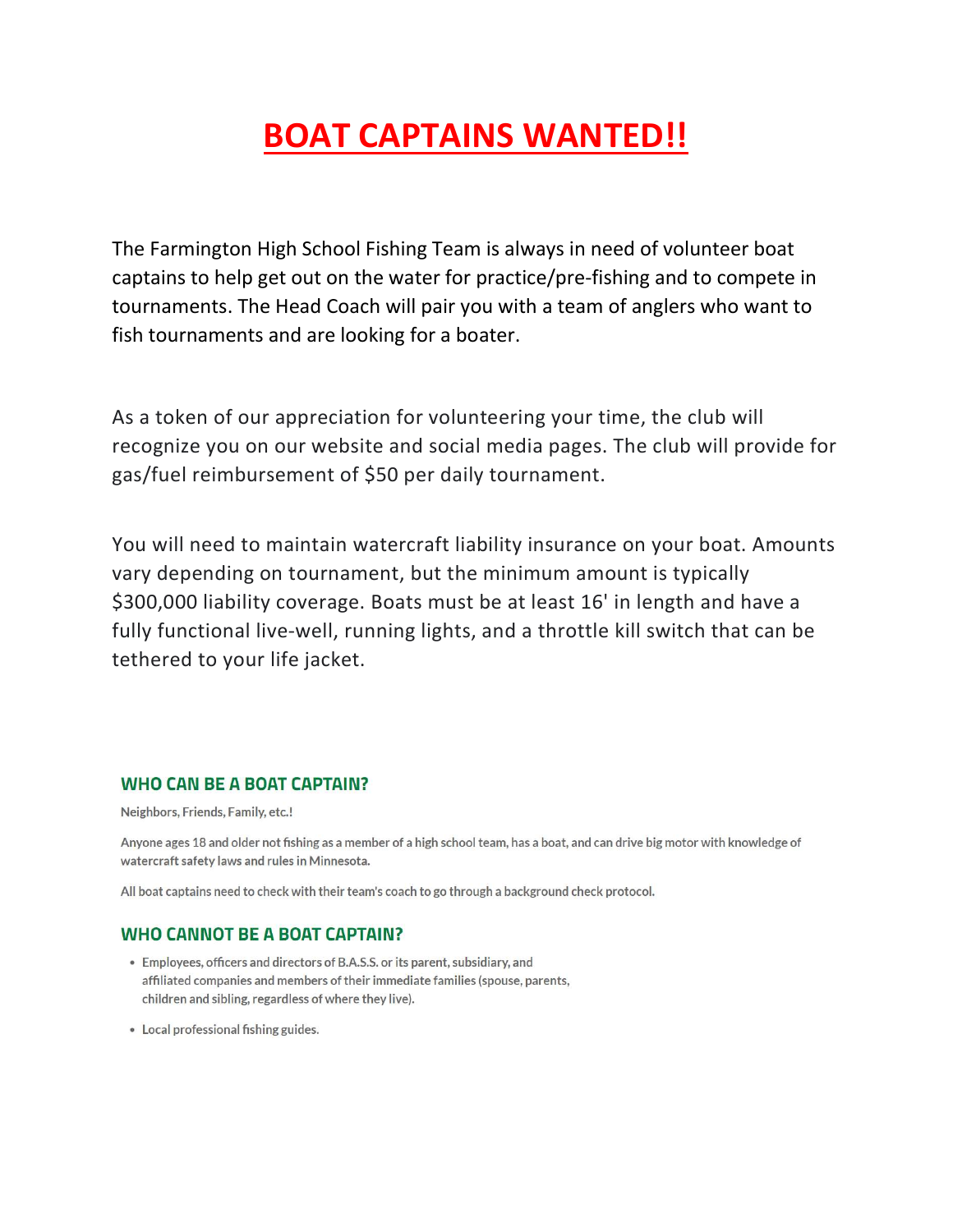#### **WHAT ABOUT THE BOAT?**

All boats must:

- . have an operating livewell with aeration system to keep all bass alive throughout the day (checked at morning take-off)
- have an operating kill switch connected to the boat captain when the big motor is in operation (checked at morning take-off)
- . have maximum 250 hp and minimum 16 foot length and power cannot exceed Coast Guard maximum limitations.
- carry a \$300,000 minimum liability insurance policy with a copy readily available upon random checks at morning check-in.

## THINGS THAT THE BOAT CAPTAIN MAY DO OR PROVIDE

Boat captain/coach MAY:

- 1. Verify competition rules are followed.
- 2. Help with hook removal from a fish.
- 3. Demonstrate how to tie a knot.
- 4. Provide a net for the event.
- 5. Assist in untangling of jammed reels, but the student angler's lure must be out of the water.
- 6. Verify length of caught fish.
- 7. Provide education on proper fishing ethics and distance away from other teams (i.e., no closer than two cast lengths).
- 8. Provide fish handling care and help with culling, however the students must identify which fish is to be kept or released.

## THINGS THE BOAT CAPTAIN MAY NOT DO:

Boat captain/coach MAY NOT:

- 1. Fish.
- 2. Go on plane in the boat within 150 yards of shore.
- 3. Pass other participant boats while traveling to the first location.
- 4. Pass in "no wake" zones.
- 5. Teach by example.
- 6. Tie knots for a student angler.
- 7. Land fish with or without a net.
- 8. Run the trolling motor.
- 9. Allow any student anglers to operate the outboard engine except at initial launch in the morning and only after weighing their fish.
- 10. The boat captain/coach cannot make a determination on which fish to keep or release.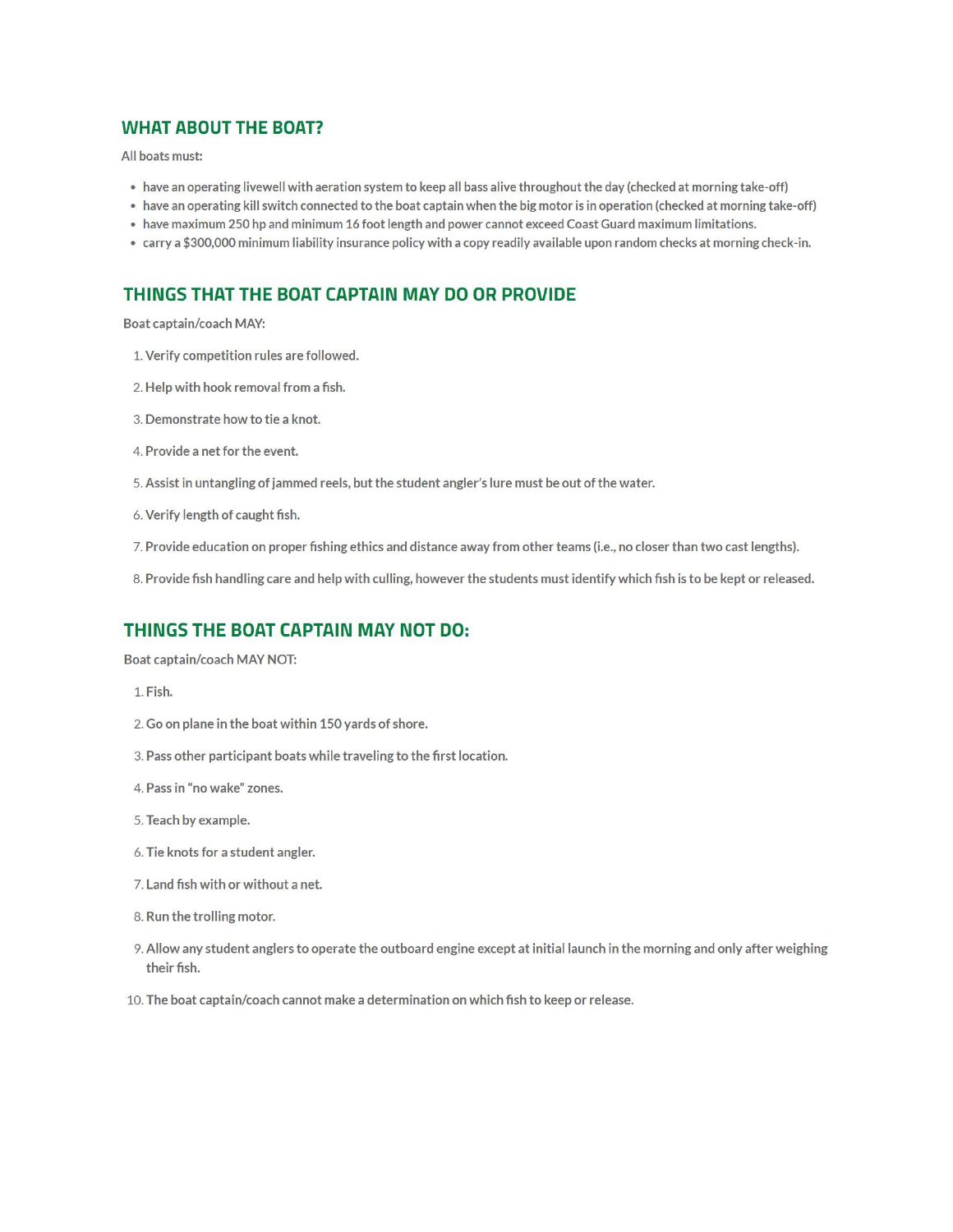# **WHO ENFORCES THE RULES?**

All anglers, boat captains, coaches and commissioners are in control of enforcing the rules.

Please report any witnessed violations to the boat captain or coach who will then report them to the Conference Commissioner in charge of the event.

Here are the boat and insurance requirements based on the different tournament trails.

#### Boat Requirements for MN HS BASS and MN JR BASS Nation Tournaments

- 16 feet or more in length
- Equipped with the following:
	- o Operable ignition kill switch and lanyard
		- o Operable livewell with aeration system to keep all fish alive throughout the day (checked at morning take-off)
		- o Operable navigation lights
		- o Operable bilge pump
- Max outboard engine horsepower is 250 HP
- Must have a clearly legible "Maximum Capacities" (or comparably titled) placard that includes a maximum horsepower rating
	- o Outboard motor cannot exceed the maximum specified on the placard
- Raised platforms or decks cannot be higher than the gunnels of the boat
- Must have all required US Coast Guard safety equipment
- Must have factory-installed gas tank or, if an external tank, it must be properly secured or strapped in a boat
- Cannot have "stick steering"
- Cannot be powered by jet drive engine
- Cannot be tunnel hull boat
- Insurance: \$300,000 minimum liability insurance policy. Proof of insurance must be readily available upon request.

## Boat Requirements for FLW and TBF SAF Tournaments

- 16 feet or more in length
- Equipped with the following:
	- o Operable ignition kill switch and lanyard
	- $\circ$  Operable livewell with aeration system to keep all fish alive throughout the day (checked at morning take-off)
	- o Operable navigation lights
- Must have a clearly legible "Maximum Capacities" (or comparably titled) placard that includes a maximum horsepower rating
	- o Outboard motor cannot exceed the maximum specified on the placard
- Fishing platforms must be factory-installed equipment. No portable platforms.
- Must have all required US Coast Guard safety equipment
- Must have factory-installed gas tank or, if an external tank, it must be properly secured or strapped in a boat
- Cannot be powered by jet drive engine